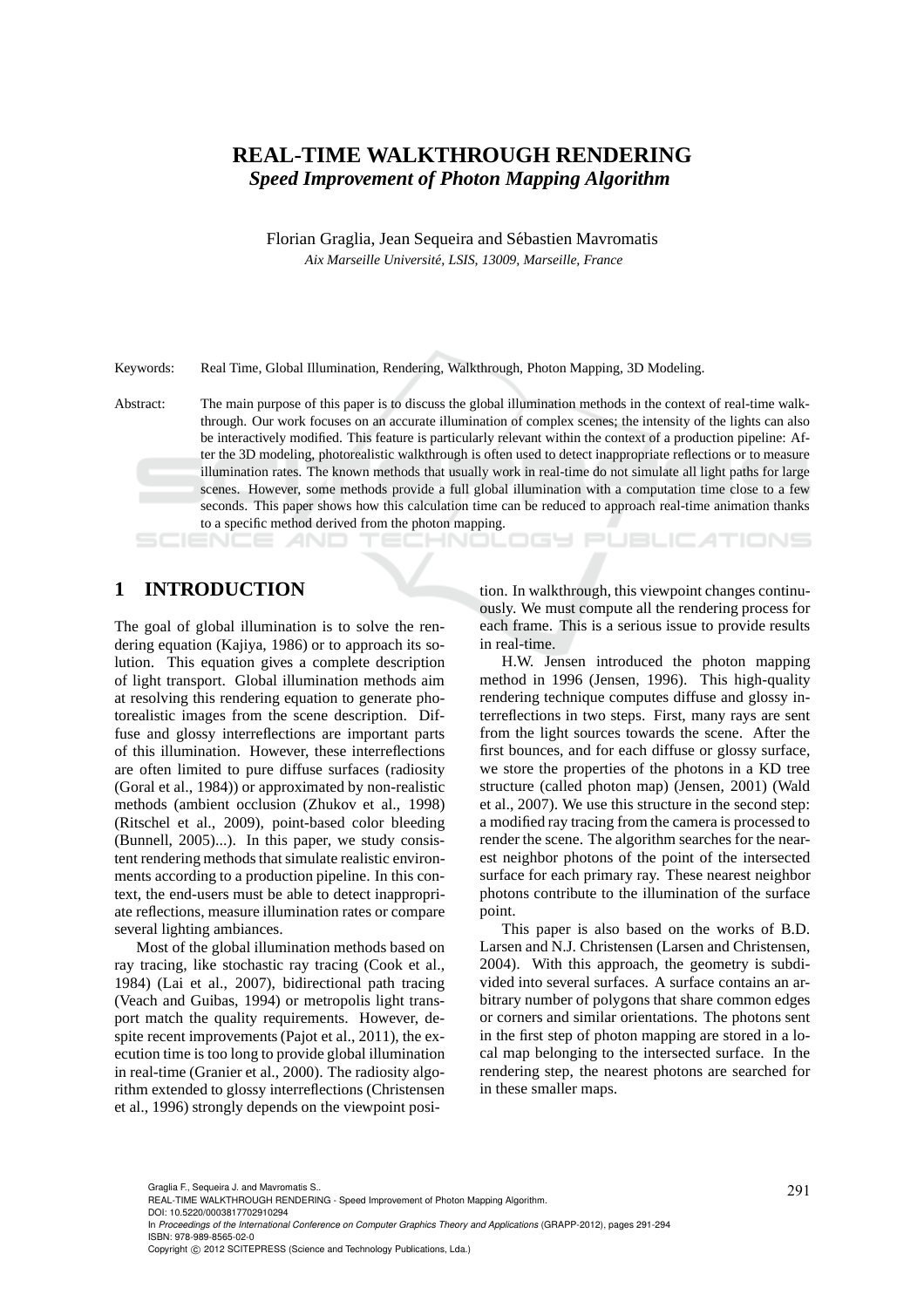# **2 PHOTON MAPPING IMPROVEMENTS FOR WALKTHROUGH**

We propose a new geometry-based approach of this method, to decrease the execution time of the original method of photon mapping. The goal is to provide a high-quality result for a real-time walkthrough.

### **2.1 Triangle-based Photon Mapping**

The approach introduced in this paper significantly decreases the number of photons in the photon map. The main idea is to gather the photons by triangle. For each triangle, a distinctive map is used to store the photons that hit the triangle. During the first step of photon map construction, the photons are stored in the map linked to the intersected triangle. With this method, the knn algorithm only searches for the nearest photon in a small map during the rendering step. We choose a triangle as a building block for our algorithm because it is the smallest entity in geometry. For the polygons with 4 or more sides, a subdivision into separate triangles is processed.



Figure 1: Naïve rendering with the triangle-based photon mapping method.

However, an additional issue stems from this approach. Figure 1 shows illumination with photon mapping when using the subdivision of photon maps. We see dark edge effects that are related to an incomplete integration of the photons close to the edges. At these points, the knn algorithm searches for photons in truncated photon maps, resulting in a diminution of the illumination (see illustration in figure 2). To avoid this issue, during the first step of the trianglebased photon mapping, we integrate the photons into photon maps related to the triangles located nearby. Two conditions are required to integrate a photon into a non-intersected triangle: the photon shall be separated by a distance not greater than the search radius and shall have the same space orientation as the triangle. This last requirement prevents the illuminations of the triangle and of the photon from being too different, which could result in an undesirable bleeding on the corners.



Figure 2: KNN algorithm only searches nearest neighbors on the photon map (in green) of the intersected triangle.

**DGY PUBLICATIONS** A naïve method is to test each photon with all triangles and to add it to the appropriate photon maps. Despite the fact that this algorithm is carried out in a precomputation step, the processing time is too long for a large number of photons and triangles. To overcome this difficulty, a list of neighboring triangles that have a similar orientation, is created for each triangle.



Figure 3: In yellow: a group of neighboring triangles with a similar orientation for a given triangle (in red).

Figure 3 shows the group of neighboring triangles for the red triangle, in yellow. The blue boundary represents the triangles close to the red triangle, but too different in orientation. In our implementation, the method introduced by D.H. Eberly (Eberly, 2007) is used to calculate the distance between two triangles. To compare the orientations between the triangles, we set a parameter *a* that defines the maximum value of the difference between the triangle normal vectors. Empirically, a value around 60 degrees avoids dark edge effects and undesirable bleeding on the corners.

When a photon hits a triangle, we add it to the tri-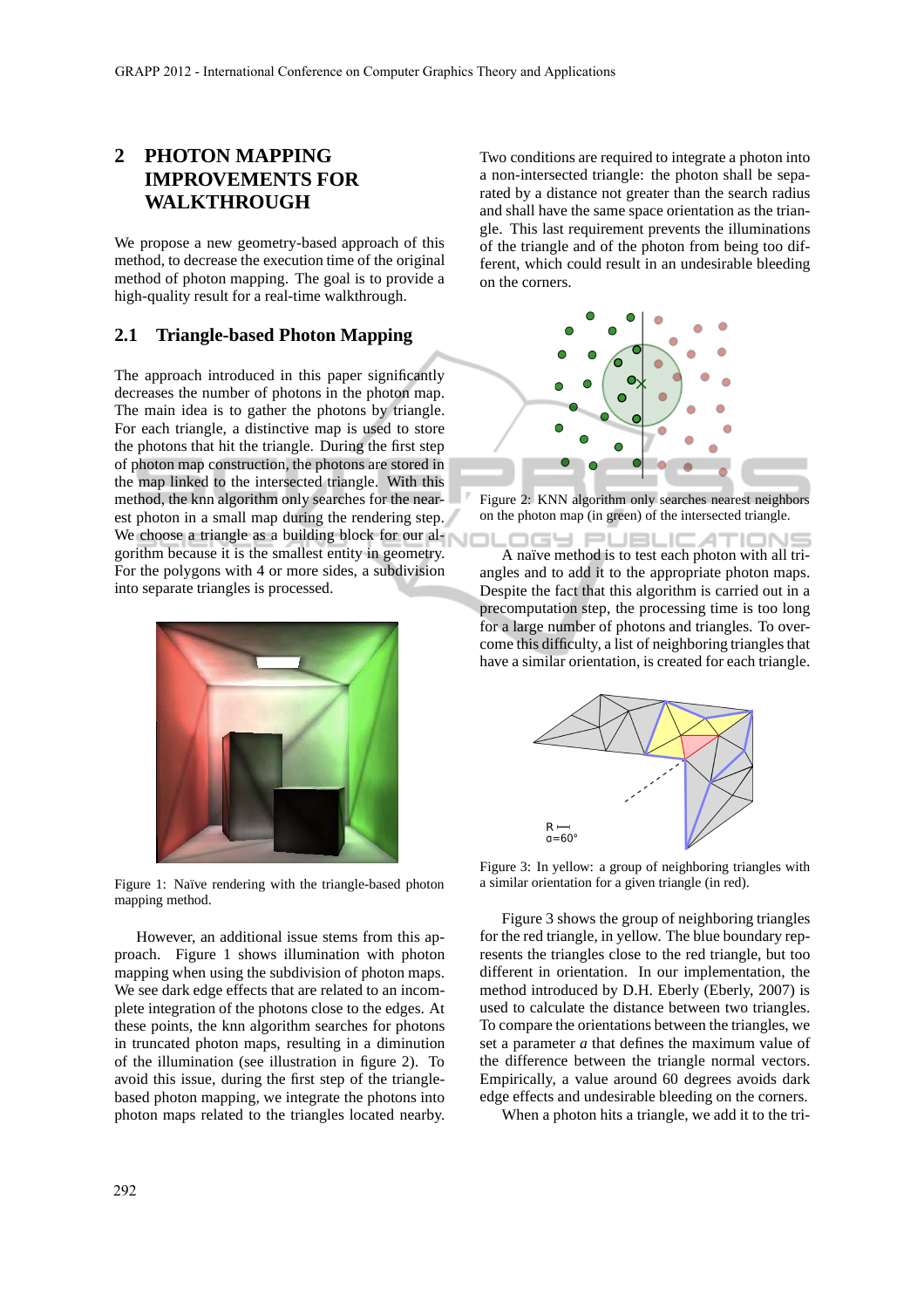angles listed in the group. During this step, the photons are not duplicated; only references are stored in the structure of the maps. With this approach, we decrease the number of photons in the maps from several million to a few dozen. The quality of the result remains unchanged (see resulting image on figure 4).



Figure 4: Resulting image with triangle-based photon mapping method. ENCE *A*ND "

**ECHNI** 

### **2.2 Two Dimension Structure**

In section 2.1, we have shown that the photon maps are generated for each triangle, and not globally for the scene. An interesting result of this subdivision is that the maps contain uniform 2D point clouds instead of a non uniform 3D point cloud with the global photon map. In the triangle-based photon mapping, almost all the photons are located on the triangle, thus they can be represented in triangular coordinates. However, some photons are not on the plane of the triangle. In section 2.1, we add photons located on triangles close to the intersected one. Their position can not be represented in triangular coordinates for all the photon maps. In order to use this representation, we project the considered points on the plane of the triangle (see figure 5). We use these new coordinates to store the photons in the data structure. To avoid wrong results when integrating the illumination, we use the initial coordinates for the KNN algorithm.



Figure 5: Projection of photons from another triangle (in red) on two dimensions.

A Photon mapping algorithm usually stores the photons with a KD tree. Indeed, this structure is the most effective in the case of a non uniform 3D point cloud. The new approach of triangle-based photon mapping, places us in a new case of uniform 2D point cloud. Specific solutions must be provided for this new distribution. We use here a 2D uniform grid as data structure and store the photons in cells. During the rendering step, the search begins from the closest cells to the furthest ones until all the nearest photons are found.



Figure 6: Comparison of access time of the knn algorithm between 3D KD Tree (red), 2D KD Tree (yellow) and 2D uniform grid (green). X-axis represents the number of photons.

Figure 6 shows a benchmark for the knn algorithm between a KD Tree (3D and 2D) and a uniform grid (2D). With a uniform grid structure, the execution time is divided by 2 compared to a 2D KD tree, and is divided by a factor of between 3 and 5 compared to a 3D KD tree.

### **2.3 Specific Feature for Production Pipeline**

Our works focus on two problems. The first is to decrease the execution time of the illumination method and has been addressed in the previous two sections. The other problem is related to a specific feature usually used in a production pipeline after the 3D modeling: the interactive modification of the power of the light source. In this section, we propose a modification of the photon mapping pipeline to provide this requirement.

H.W. Jensen (Jensen, 2001) considers that the photon map contain all the information about the photons, including their energy. Our implementation differs from that: the starting energy of the sources is normalized to a value of 1W. The precomputation time is done with normalized powers for each light source. These power are included only when the illumination is computed during the rendering step. By this means, it is possible to interactively modify the lighting configuration.

### **2.4 Results**

The wide variety of methods and optimizations for the photon mapping makes it difficult to carry out an